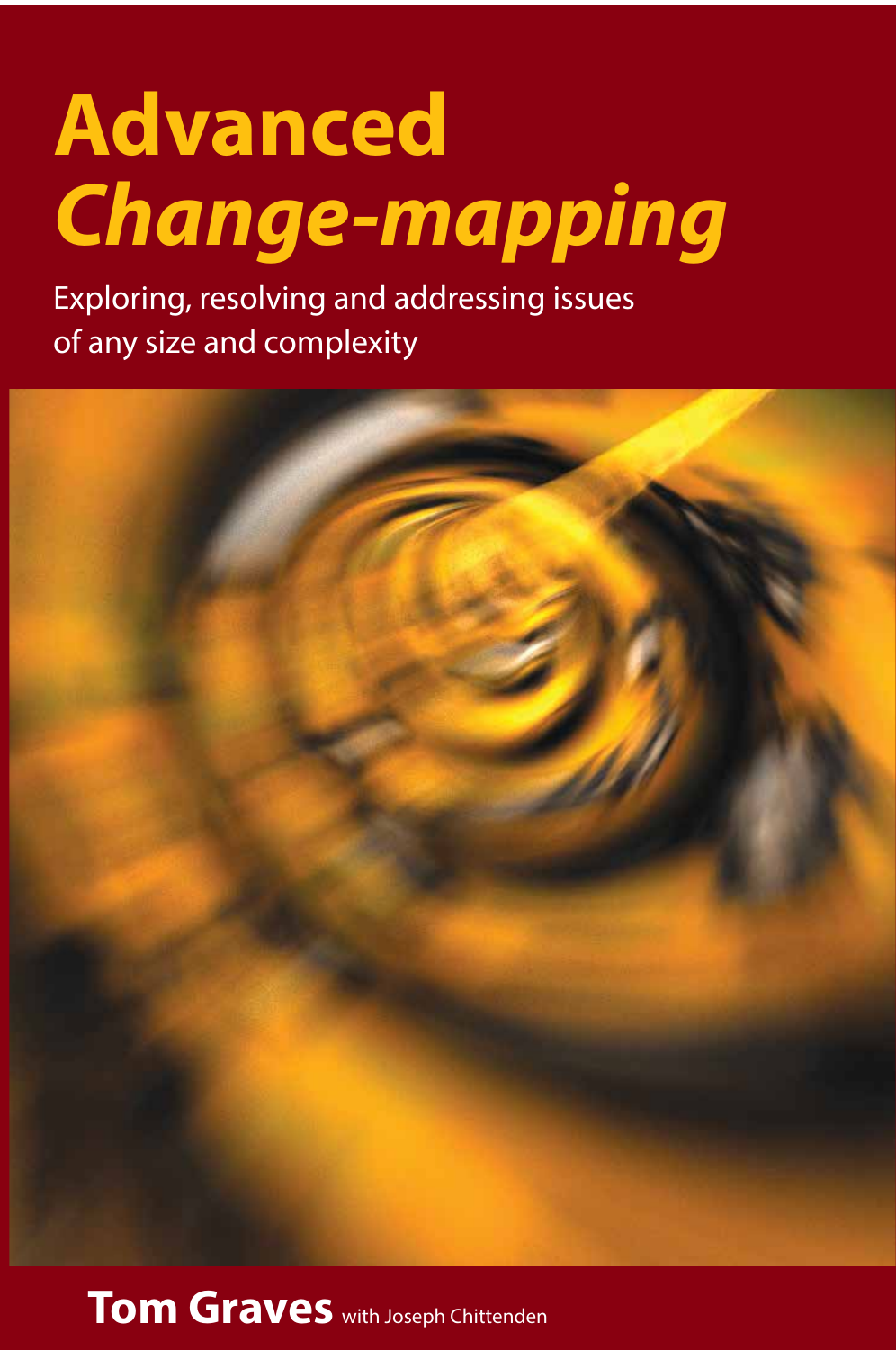Copyright © 2022 Tom Graves and Joseph Chittenden

All rights reserved. No part of this publication *(apart from the blank tool-sheets)* may be reproduced, distributed, or transmitted in any form or by any means, including photocopying, recording, or other electronic or mechanical methods, without the prior written permission of the publisher, except in the case of brief quotations embodied in critical reviews and certain other non-commercial uses permitted by copyright law. For permission requests, write to the publisher, addressed "Attention: Permissions Coordinator," at the address below.

Published by Tetradian Books www.tetradian.com/books info@tetradian.com

First published June 2022 ISBN 978-1-906681-44-9 (Paperback) ISBN 978-1-906681-45-6 (Ebook) First Edition

#### *Legal disclaimer*

This book is presented solely for educational purposes. The authors and publisher are not offering it as legal, accounting, or other professional services advice. While best efforts have been used in preparing this book, the authors and publisher make no representations or warranties of any kind and assume no liabilities of any kind with respect to the accuracy or completeness of the contents and specifically disclaim any implied warranties of merchantability or fitness of use for a particular purpose. Neither the authors nor the publisher shall be held liable or responsible to any person or entity with respect to any loss or incidental or consequential damages caused, or alleged to have been caused, directly or indirectly, by the information contained herein.

# **Advanced**  *Change-mapping*

Exploring, resolving and addressing issues of any size and complexity

## **Tom Graves** with Joseph Chittenden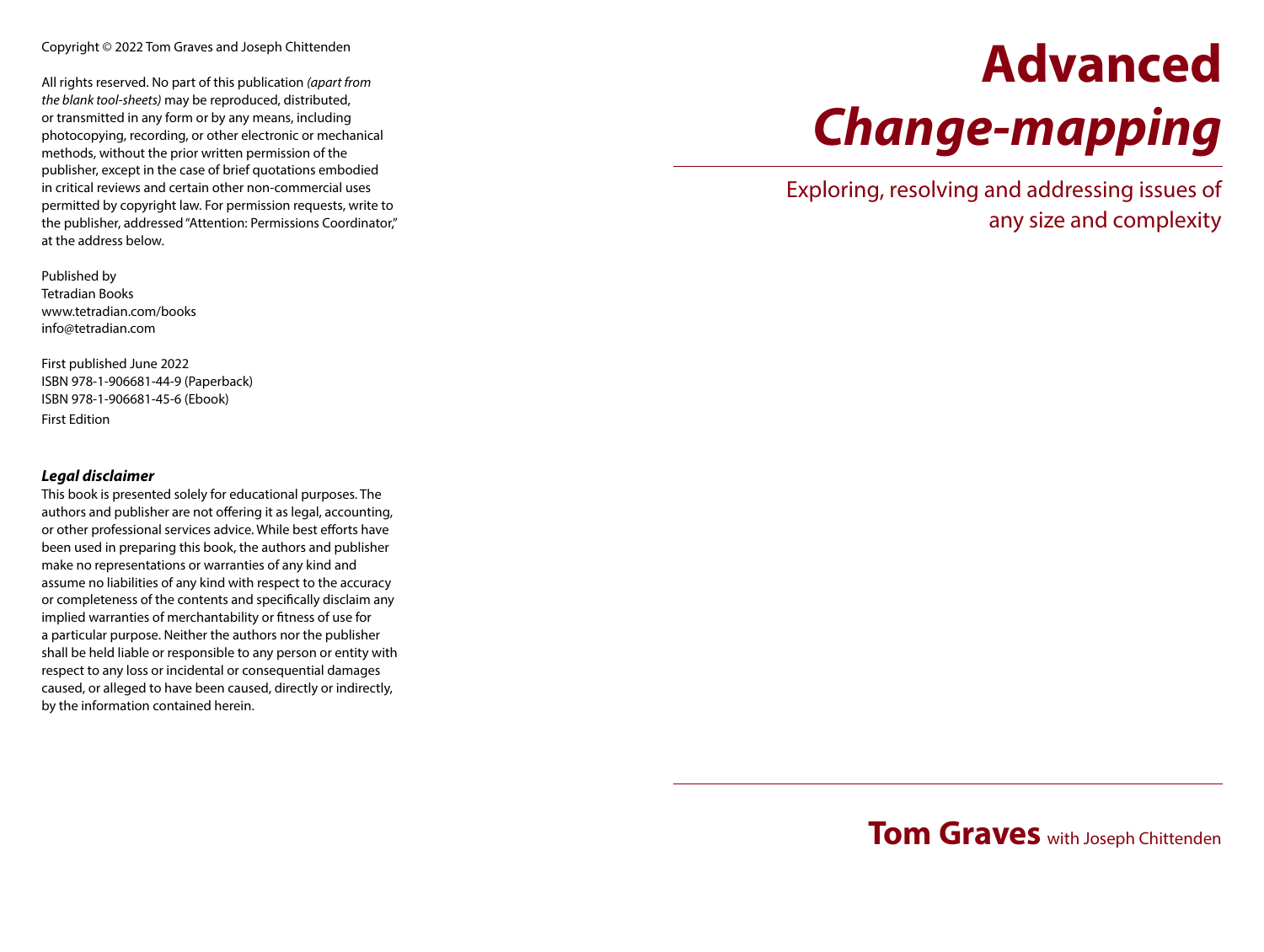## **Contents**

Preface **i**

A big thank you! / About the author and the designer **ii**

What is *Change-mapping*? **iii**

What is a *Change-mapping* mission? **iv**

What is a *Change-mapping* tool? **v**

**vi** Downloading the new tools

## **Part 1: How to explore complex issues**

- What is a Linked Mission?
- An issue is raised *(An issue needs to be explored, resolved or addessed)*
- The Set up mission *(Setting up a Linked Mission)*
- The Info mission *(Gathering all relevant information)*
- The Big Picture mission *(Understanding the context of your issue)*
- The Purpose mission *(Clarifying your organisation's purpose)*
- The Work mission *(Understanding how your organisation functions)*
- The Change mission *(Establishing what needs to change)*
- The Options mission *(Exploring options to bring about change)*
- The Far Future mission *(What happens after the issue is resolved?)*
- The Plan mission *(Planning how to resolve an issue)*
- The Test mission *(Testing a plan before enactment)*
- The Enact mission *(Enacting a plan to resolve an issue)*
- The Review mission *(Was the issue successfully resolved?)*
- The Wrap-up mission *(Reviewing the Linked Mission)*
- An issue is resolved *(The end of a Linked Mission?)*

## **Part 2: How to get more from Linked Missions**

- What is a Library Mission?
- What is an Enterprise Mission?
- What is an Upkeep Mission?
- Other types of Linked Missions
- Some new roles in *Change-mapping*
- Learning deliverables
- Adding context to an agile project

## **Part 3: How to ask the right questions**

- A set of questions to start discussions
- What is an enterprise?
- What are the perils of single focus?
- What do you need for a viable business architecture?
- Are you selling a service or a product?
- 102 How applicable are 'best practices'?
- 106 Are you ignoring low probability risk?
- 110 How do you value people?
- 114 How to be more effective together?

## **Part 4: What have you learnt?**

What have you learnt?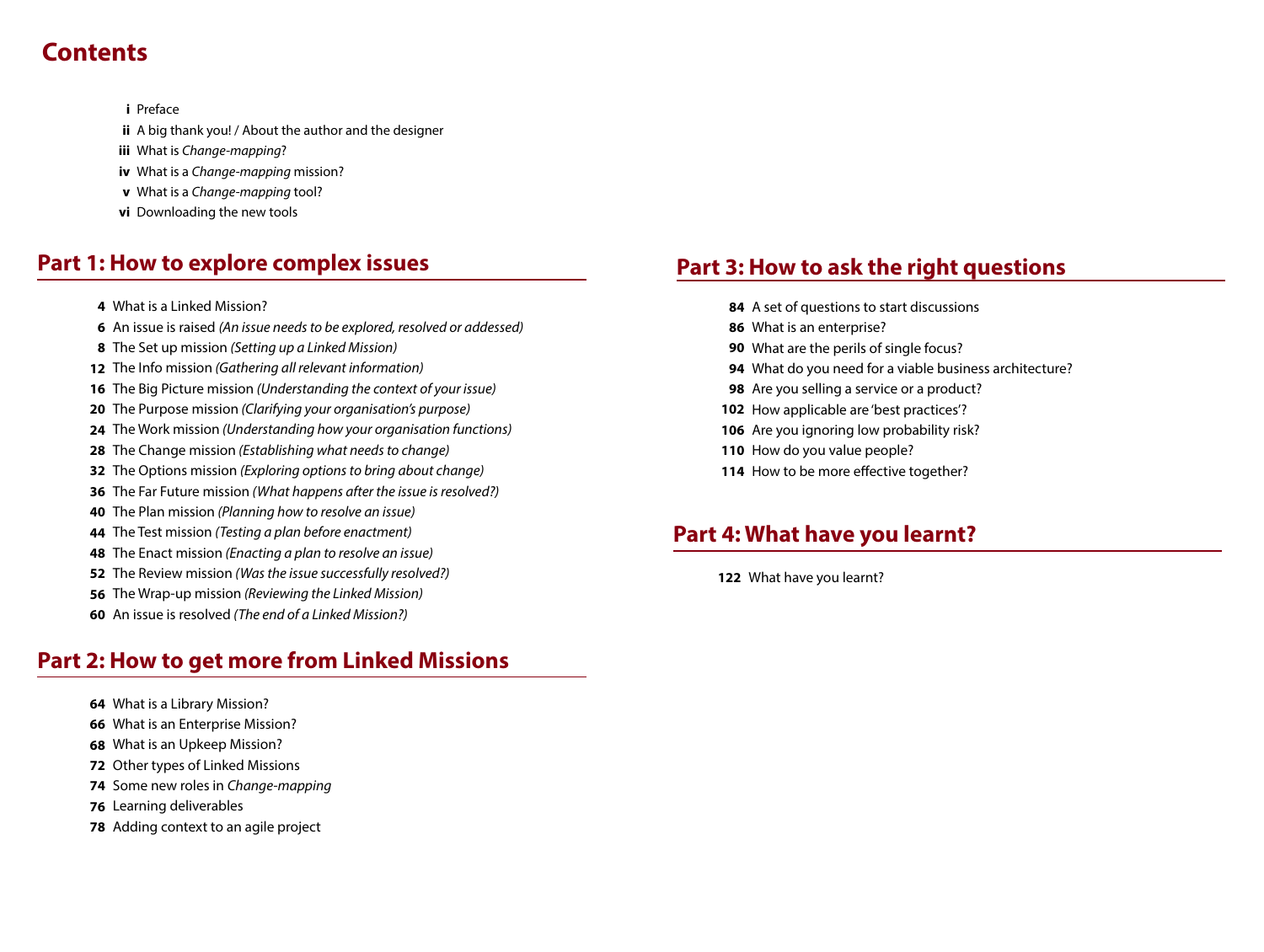## **Preface** Tackling large and complex issues

How do you tackle a truly immense and complex issue? This has been the concern of the author for over thirty years. He found that many people, while comfortable in their own disciplines, have struggled if they encountered a different context. They would try to force fit what worked for them in different situations, with at best mixed results. He developed a system called *Five Elements* which allowed the user to work in any context. While *Five Elements* achieved the author's aims, it was quite difficult for non Enterprise Architects to pick up. *Change-mapping* took the underlying *Five Elements* methods and presented a simple system that could be used for any issue in any context. While this book explores large and complex issues, it works

exactly the same way as described in the first two books. As with those the principal aim is to gather ideas, insights and information and be able to get that information in any form to those that need it, when they need it.

## **A big thank you!**

#### To our co-creators and valued patrons

This book would not have existed without all of the people who over the years have helped to bring *Change-mapping* to a wider audience. The author would like to thank, amongst others: *Michael Smith (Mexico) Helena Read (Australia) Bard Papegaaij (Netherlands)*

The author would also like to thank all the valued Patrons at *www.patreon.com/tetradian* who helped fund the production

They have also given excellent feedback and helped with

*How you can get involved!*

To find out more about Change-mapping visit: *www. changemappingbook.com* 

If you would like to be involved with the development of new tools, testing and more then head over to Patreon to get involved. *www.patreon.com/ tetradian*

#### **About the author**

Tom Graves

*Eric Weinstein (USA) Nate Gerber (Canada)*

**Patrons**

of this book.

testing the materials.

Tom is known as a highly innovative thought leader on the futures of business. With a keen eye for systems and structure, he has nearly 40 years experience in knowledge management, skills research and software development.

He is a prolific author, and experienced presenter on radio and television, at conferences and in workshops and seminars. *Contact: info@tetradian.com*



### **About the designer**

Joseph Chittenden

Joseph has produced concepts and visuals for companies such as: *Tesco, Lotus sports cars, T-Mobile, Honda, Makita, UK Cabinet Office, Superdrug/3Phones,* and others on behalf of design agencies in England and Dubai. *Contact: visuals@jc3dvis.co.uk*



*Tom Graves Bendigo, Australia June 2022*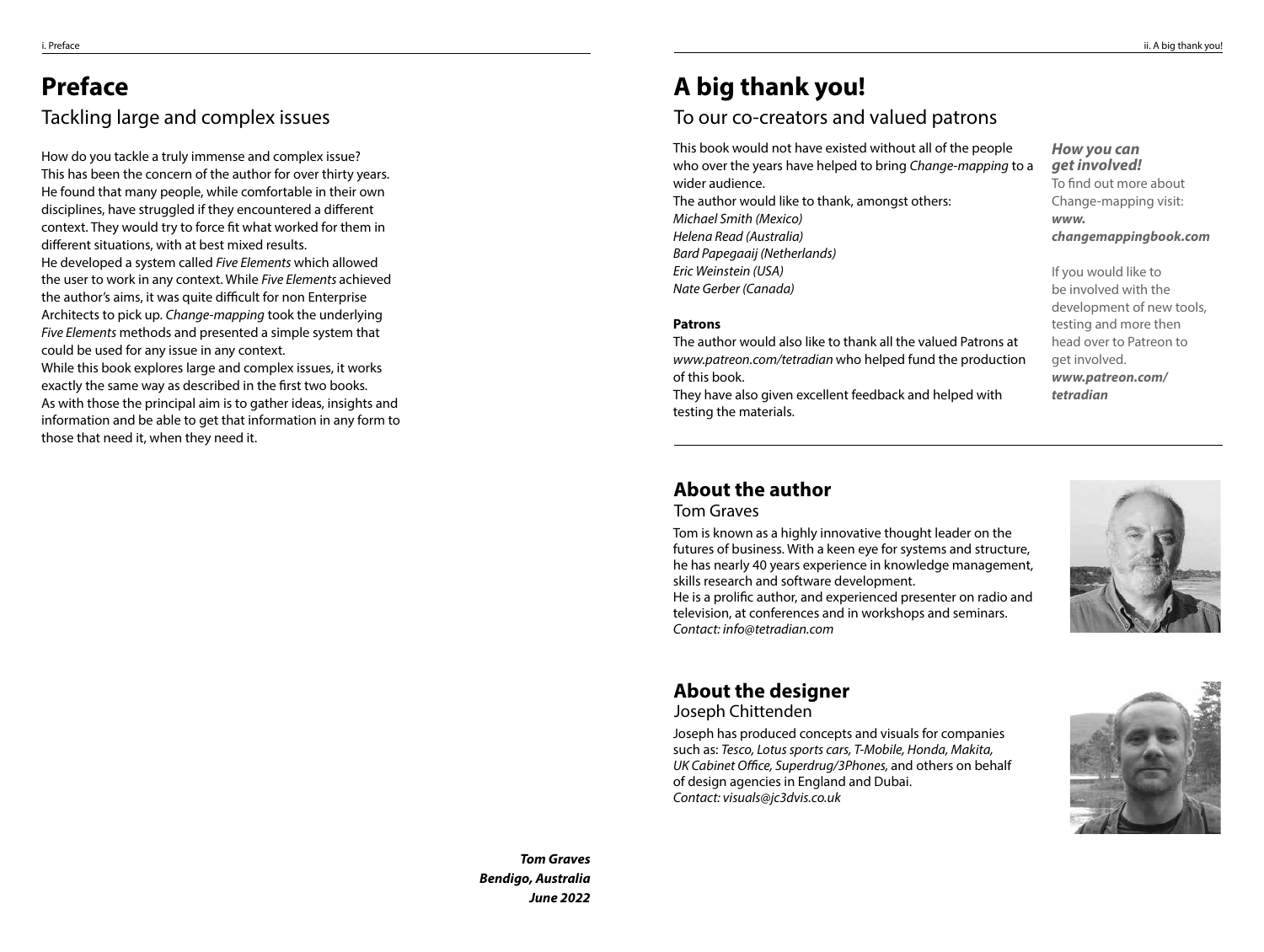## **What is** *Change-mapping***?**

#### A quick overview



**The first two** *Changemapping* **books** Inside the first book: *Change-mapping*, you learn how to run small *Change-mapping* missions, see it in action and avoid common problems. There is also a complete set of basic tools to help you learn how to use *Change-mapping*. It is available on Amazon and other book retailers. **ISBN** 978-1906681401

The second book: *Tools for Change-mapping*  introduces a set of detailed tools to help you explore, resolve and address issues of any size and complexity It is available on Amazon and other book retailers. **ISBN** 978-1906681425

**This book is the follow-on to the previous** *Changemapping* **books** *(see left)***. We recommend that you read those books before reading this one.**

What happens if you have an issue which needs to be resolved? A typical response is to plan how to resolve the issue and then resolve it. While this is fine in principle, it can miss out vital steps, such as *'Why does the issue need solving?'*  or *'Is this the best way to resolve the issue?' Change-mapping* is used to answer these types of questions. It does this by using a simple map system which breaks down any issue into manageable parts, as shown below.



All these parts make up a *mission* to explore or resolve an issue. Every *mission* is run by a small team of *Explorers*, who are assisted by a *Pathfinder* who keeps the mission on track and an *Observer* who records all that is found.

When running a *mission* the team use tools to gather ideas, information and insights. How the tools work is discussed on the next page.

## **What is a** *Change-mapping* **mission?**

#### Exploring, resolving and addressing an issue

Within the first *Change-mapping* book were a set of basic tools which were deliberately simplified, so that you would not be daunted when first learning how to use them. Using these tools was done using missions.

In the first book a mission was seen as finished when the folders *(see left)* were all completed.

In this book we show how to link missions, allowing you to explore, address or resolve large and complex issues in more detail. Linked missions are made up of a set of missions. For example we show in the first part of this book a Linked Mission made up of 13 missions.

Each mission has folders inside it just like in a single mission *(see left)*. Inside each folder are tool-sheets such as the one shown below.



Scenarios allow you to see how each mission inside the Linked Mission would typically be used.

For example the *Far Future* mission is shown on page 36, exploring the ramifications of updating an Enterprise Resource Planning system.

Note though that *any* mission can be used within *any* scenario. For example the *Far Future* mission could be used to explore the ramifications of making a city more sustainable *(see page 36)*.

So read through the scenarios to see what the missions and their associated tools are used for and then use them in your missions!

See page 4 to find out more about Linked Missions.

*What is an enterprise? The word 'enterprise' is mentioned throughout this book. An organisation is part of an enterprise but it is not the enterprise. If we imagine a city council, their enterprise is to run the city for all stakeholders. Running the city involves a huge amount of individual issues which need to be resolved. This continual resolving of issues is the enterprise. Inside the enterprise will be the organisation, suppliers, customers, equipment and much more. For more information see www.slideshare.net/ tetradian/the-enterprise-is-*

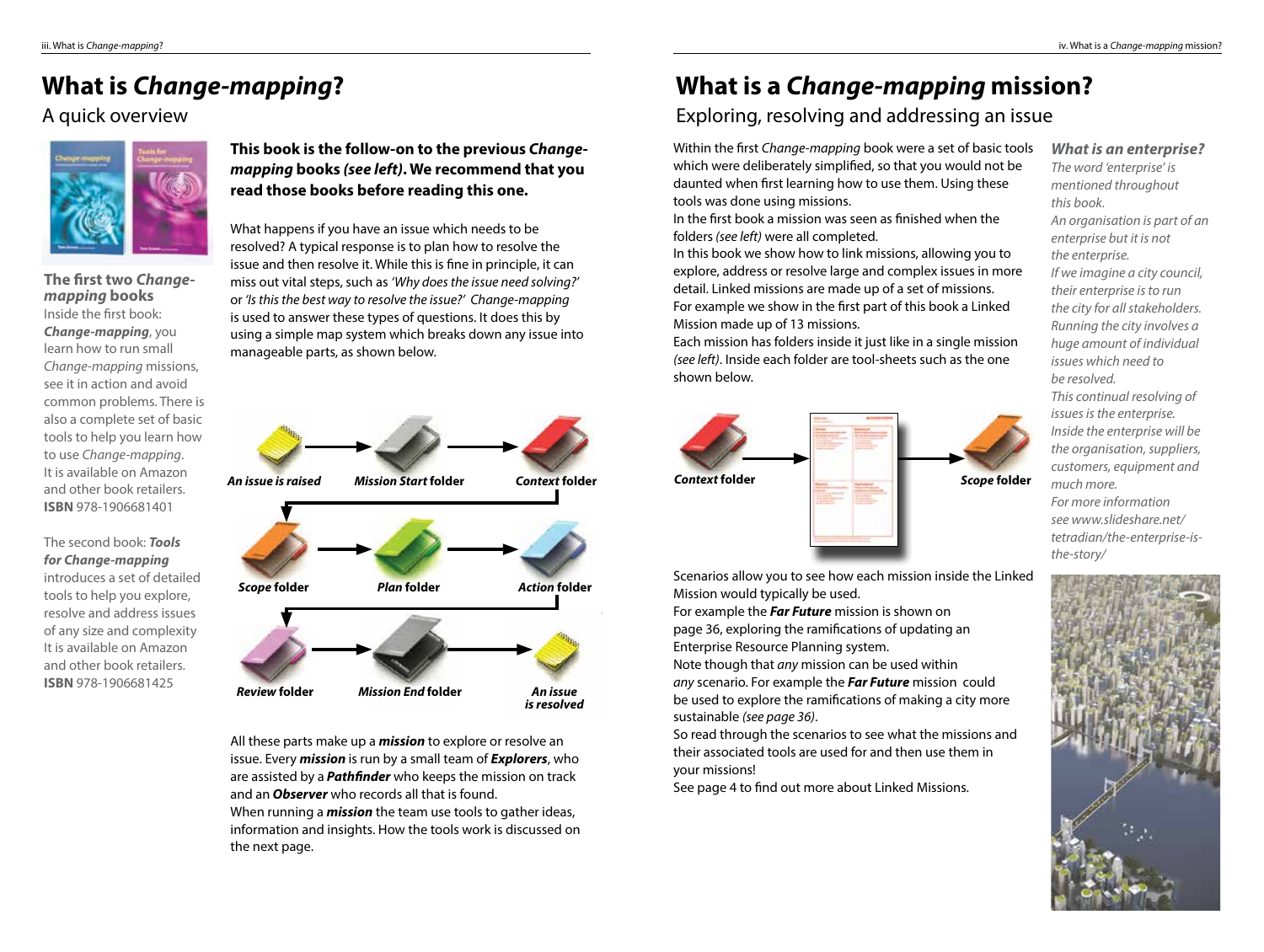## **What is a** *Change-mapping* **tool?**

As mentioned on the previous page, *Change-mapping* uses missions which contain folders, which themselves contain tools. The tools shown in all these books are paper-based tool-sheets designed to pose questions. They are not meant to supply answers, as logically it is impossible to provide answers for every possible issue. They work with the *Explorers (see page iii)* trying to answer the questions posed on the toolsheets. Book 1 introduced some very simple tools, while Book 2 expanded the tool-set with more detailed tools. This book also describes some new tools, which are

One of the key points of *Change-mapping* is that tools are connected so that people can see where they are used and if they have been filled in. When you are running a simple single mission it should be easy to store and share the tool-sheets and what was written on them. But when you tackle large and complex issues, potentially thousands of tool-sheets could be needed. Then a more dedicated method of storing, tracking and sharing the tool-sheets is required. And why we used a

This is discussed in the *Library* section *(see page 64)*.

information, we mean in any form.

The tools described here are paper-based, but really anything could be used as a tool, such as a PEST tool or an interview or a physical prototype. Therefore when we mention gathering

described in detail in this book *(see right)*.

particular tool.

Gathering ideas, information and insights



#### *A sample tool-sheet*

*Here is an example of a typical Change-mapping tool. This is the SCORE tool (see Book 2, page 74). This tool has five sections to be answered by the Explorers\*. The Observer\* would actually write down what the Explorers find out. This then becomes a record of what was found and is kept inside the folder. Each tool is associated with a particular folder, for example this tool is used in the Plan Folder\**

*\*See page iii*

## **Downloading the new tools**

#### Using the tools for your missions

You can download blank versions of the Red tool-sheets used in the Linked Missions *(such as the one below)* at: *www.changemappingbook.com/advanced-changemapping-book*

| Mission identification:                                                        | Mission 12 of 13 Answer all questions using Change-mapping techniques (Book1, page 18). |
|--------------------------------------------------------------------------------|-----------------------------------------------------------------------------------------|
| How long after the issue is resolved will the review take place?               |                                                                                         |
| Was the issue successfully resolved?                                           |                                                                                         |
| Was the plan effective or did you have to adapt the plan?                      |                                                                                         |
| Did you stay true to the enterprise's and organisation's vision and values?    |                                                                                         |
| How might the enactment change if it was scaled up?                            |                                                                                         |
| What weuld we do differently if the enactment was repeated?                    |                                                                                         |
| Have stakeholders embraced the change brought about by the issue's resolution? |                                                                                         |
| How did the equipment, materials and location perform during the enactment?    |                                                                                         |
| How did the people involved with the enactment perform?                        |                                                                                         |
| Was there enough time, money and information available for the enactment       |                                                                                         |
|                                                                                |                                                                                         |

#### *A list of the new tools*

*While this and the other books focus on Tetradian tools which have been designed to work with Change-mapping, there is nothing stopping you using other tools to get the information you need. You will see in Book 2, page 106 a diagram showing a sample list of tools and how you could add them to your missions. Many of the pages in this book also list useful tools and when to use them inside Linked Missions.*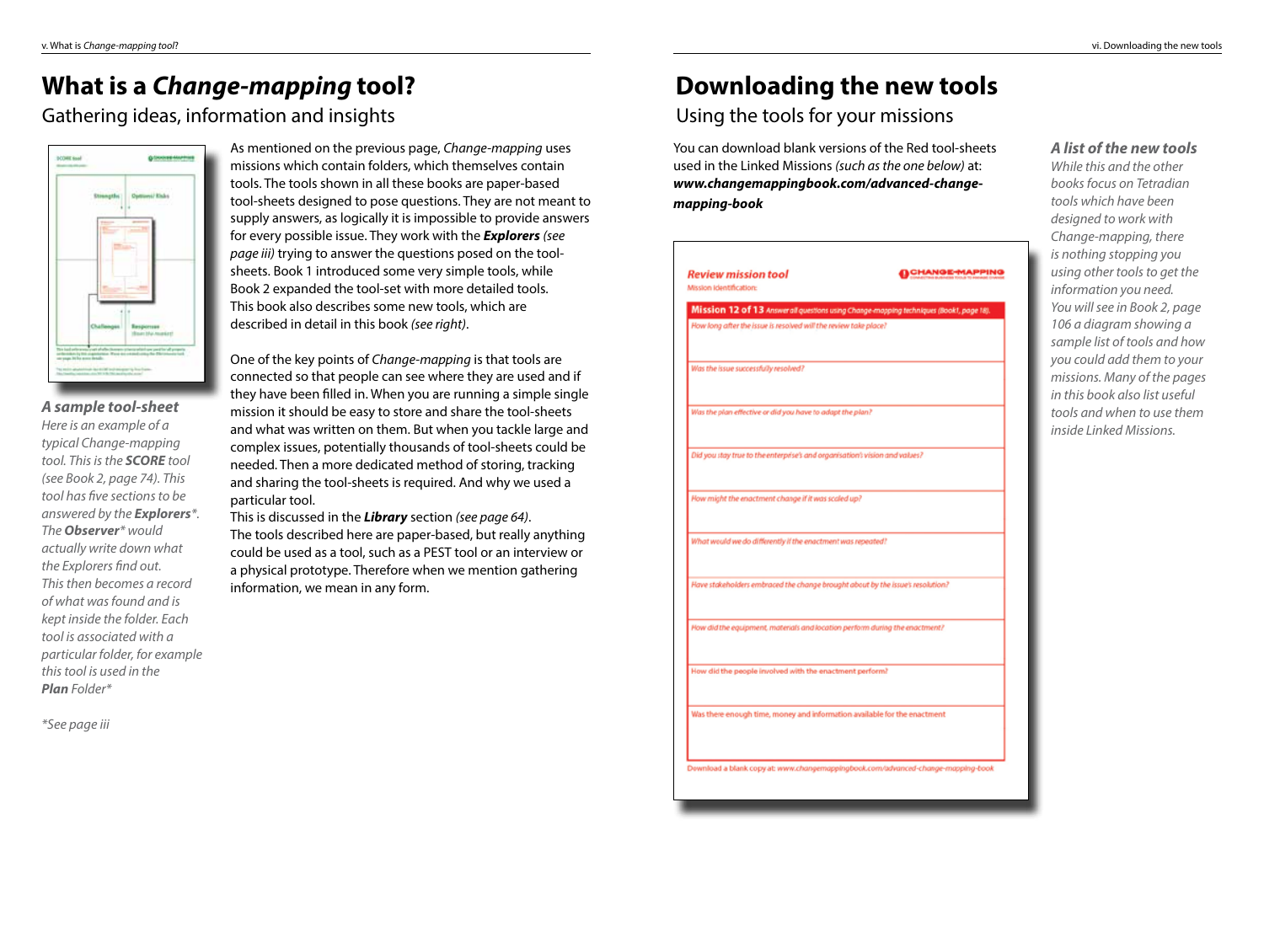## **Part 1: How to explore complex issues**

In this part of the book we look at how to explore, resolve or address large complex issues. In *Change-mapping* this is done using *Linked Missions*. We show this with two examples, a city trying to be more sustainable and a legal firm updating their Enterprise Resource Planning systems.

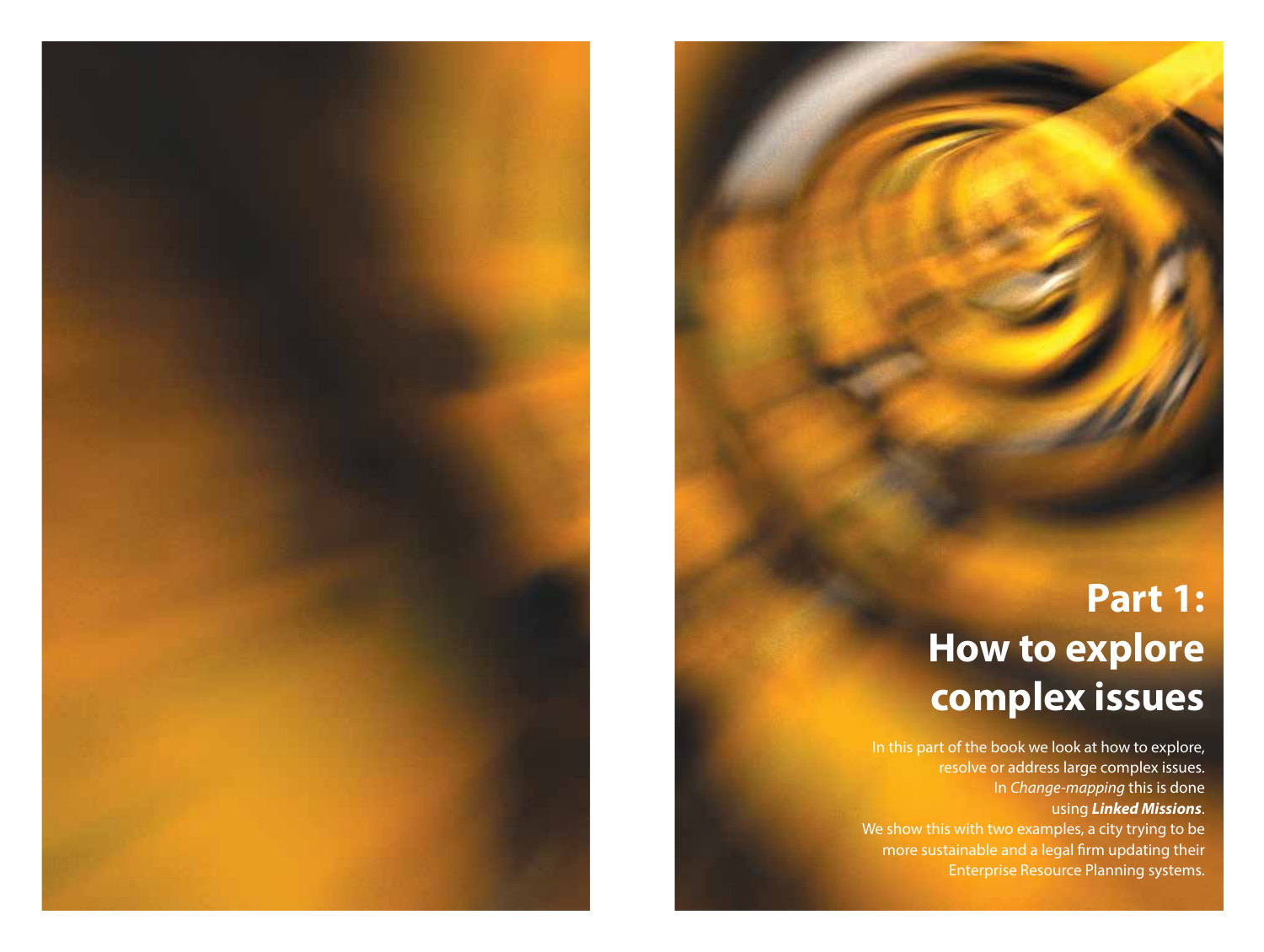## **What is a Linked Mission?**

Exploring, resolving or addressing a complex issue



#### **Tools for** Change-mapping



#### *Tackling an issue*

*In Change-mapping we explore an issue to see if we might want to change it. We might also resolve an issue. Finally we can address an issue where we continuously resolve it. In this book we will use the word tackle which covers: exploring, resolving or addressing an issue.* 

#### **An overview**

In the first two *Change-mapping* books *(see above)* we described a system to explore project level issues. But when you need to explore much larger issues, which may take place in different countries and take years to address, then a *Linked Mission* would be used. A Linked Mission works in the same way as a normal mission, except that each mission is linked and tackles a specific part of the issue. Each mission has a status dot: green for complete, orange for in-progress, red for incomplete and black for archived. In addition each mission has black arrows showing that you work your way down, but that you can also loop back. There are also pink arrows which show the flow of information through the main Library *(see page 64)* and your Linked Mission. Inside each mission you will use tools which are described in the following pages.

#### **How does a Linked Mission compare to project management?**

Projects are familiar to everyone as an approach to exploring, resolving or addressing issues. *Change-mapping* aligns with many of the stages of project management. The diagram on the far right shows the typical stages *(the blue text)* of a project and how they align with a typical *Changemapping* Linked Mission. At first sight the typical project seems simpler, but it *can* gloss over vital parts that allow an issue to be explored, resolved or addressed effectively.



Diagram showing a typical Linked Mission

Diagram showing a typical project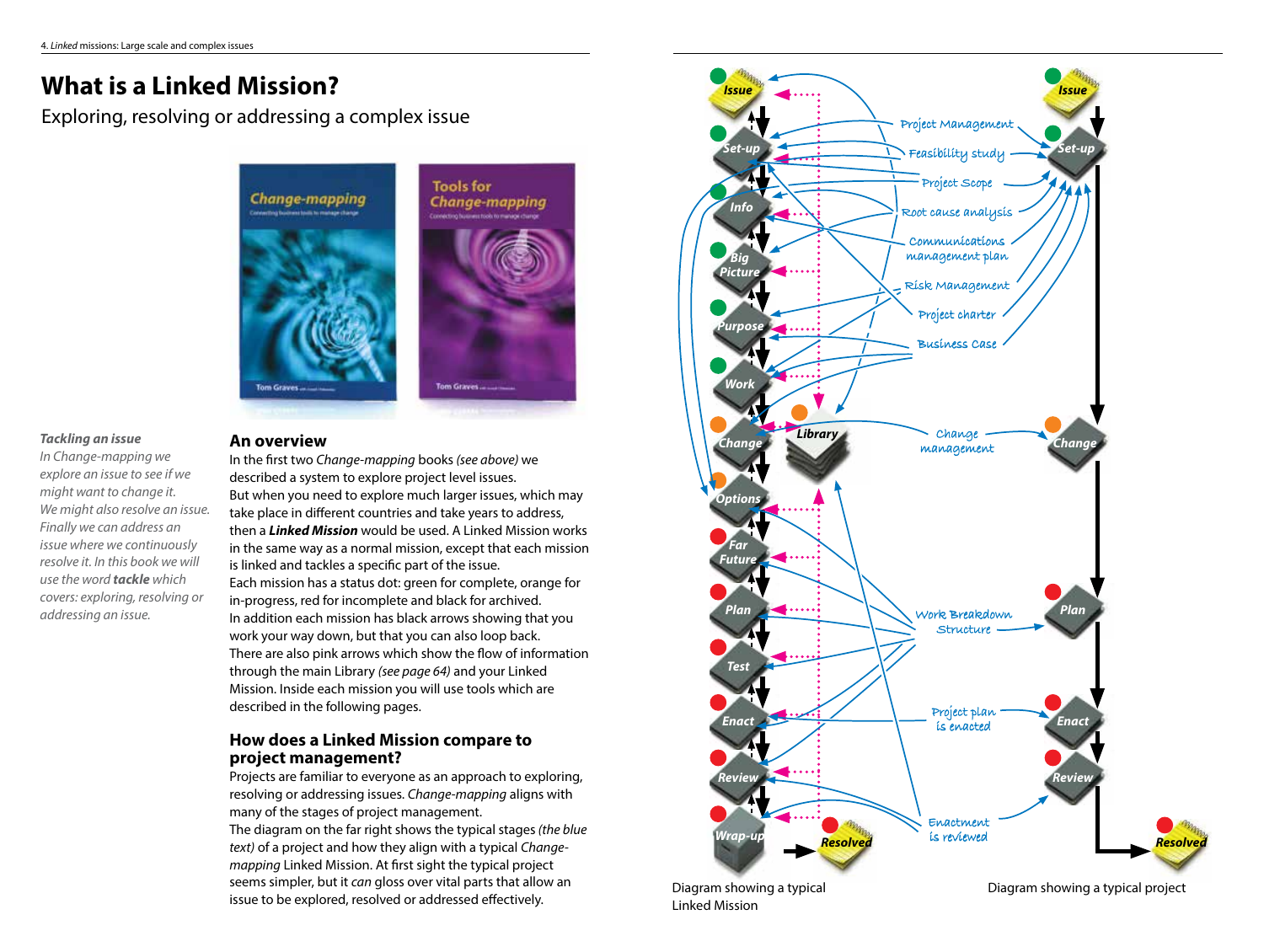## **An issue is raised**

An issue needs to be explored, resolved or addressed



#### *In brief*

*In this part of the Linked Mission an issue is raised. Here we establish what the issue is. For example, a city council raises the issue that they want the city to be more sustainable.*

#### **What is the issue?**

Often when an issue is raised there can be a rush to resolve that issue. In that rush, assumptions can be made which can sometimes prove incorrect. Often to try to remove risk, various tools are used to build up a picture of what is happening. This again can cause problems as the tools are not connected, giving fragments of information. The Linked Mission helps to give a simple, adaptable framework to tackle any issue of any size and complexity. The first stage of a Linked Mission is to raise an issue and define that issue, which is described on the following pages.

#### **Worked example**

A legal firm in Melbourne, Australia uses ERP to help manage people and assets within their organisation. The COO has received reports that their current ERP solution is struggling since the opening of the new office in London. At the next board meeting the COO raises the issue of the need to update the organisation's ERP. The COO states his reasons for updating the ERP. With such a potential transformation of the organisation, the board expresses caution. After the meeting the COO assembles the Strategy team. "How can we update our ERP, is the issue I have raised". The strategy team ask for a overview of the issue. Based on the answers to these questions, they feel that for such a large and complex issue a Linked Mission could help.

#### Raising the issue

In our example the strategy team ask the COO for an overview of the issue. They need to work out what the issue is and if it needs to be explored, resolved or addressed. To help them decide this they use the Sense-making tool (Book 2, page 10) to obtain general information about the issue. After using the tool they see that the issue will involve a large amount of exploration. They decide to use a Linked Mission to break down the complex issue into smaller parts. They have used the tool as part of an informal briefing, before the Linked Mission was started.

| <b>What is</b><br>the issue?                          | When is it thought<br>the issue occurs<br>or occurred?                           | Where is it thought<br>the issue occurs<br>or occurred? |
|-------------------------------------------------------|----------------------------------------------------------------------------------|---------------------------------------------------------|
| How is it thought the<br>issue occurs<br>or occurred? | Who is thought to be<br>affected by the<br>issue occurring?                      | What is it thought<br>to cause the<br>issue occurring?  |
| Why does the issue<br>need resolving?                 | What apart from<br>people is thought to<br>be affected when the<br>issue occurs? | Why is it thought the<br>issue occurs?                  |
| Statement about the issue:                            |                                                                                  |                                                         |

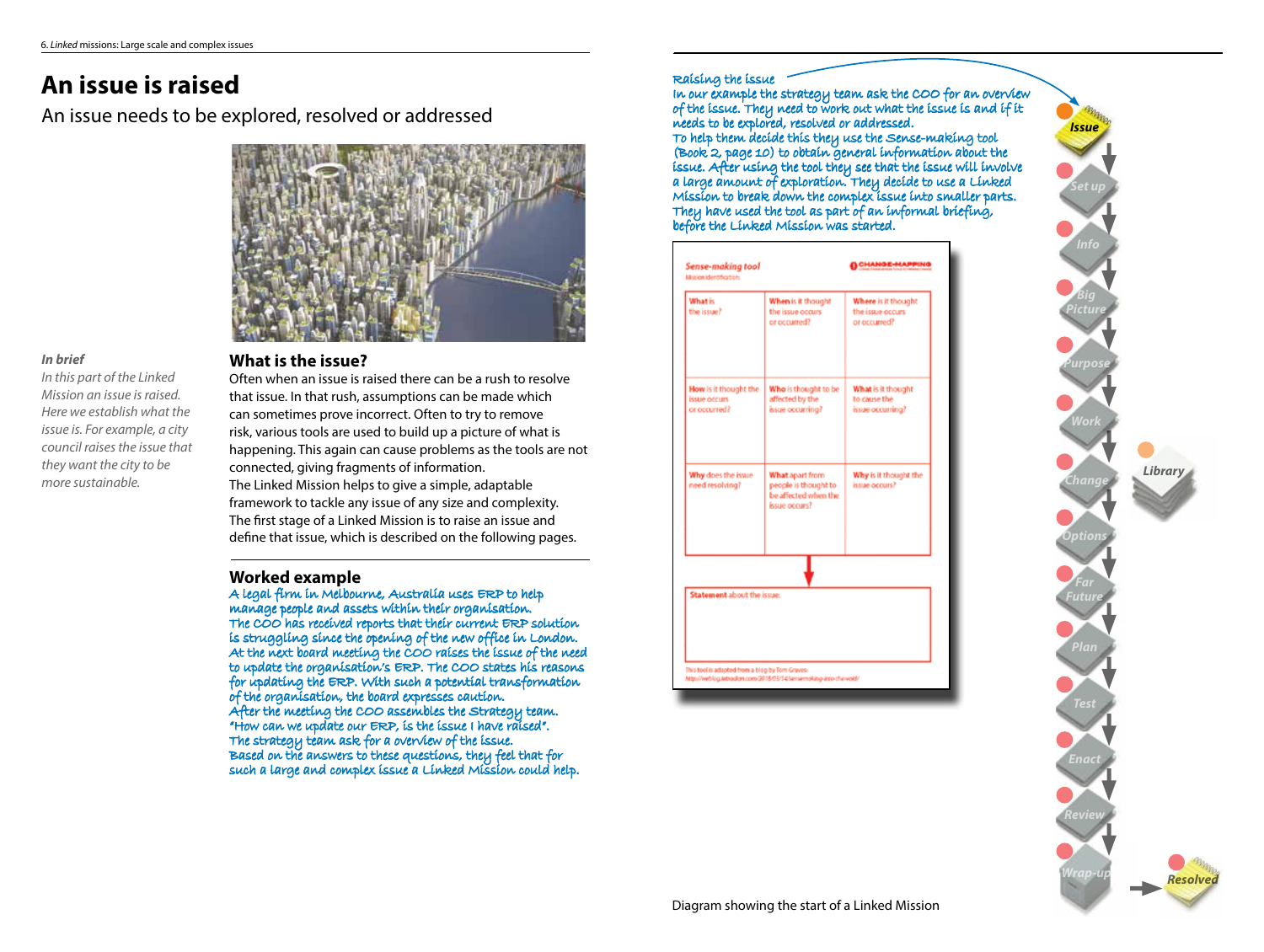## **The** *Set up* **mission**

## Setting up a Linked Mission



#### *In brief*

*In this part of the Linked Mission we explore how we will explore the issue raised. For example, how would a city council explore the issue of how to have a more sustainable city.*

#### **Setting up a Linked Mission**

If we need to tackle a large and complex issue, *how* we tackle the issue will need to be worked out.

This mission is used to work out who will be doing what in each of the following missions. For example, who will be involved with the *Test mission (see diagram on the right)*. What resources, people and time will be required? Exploring all of these aspects of the entire Linked Mission allows forward planning and avoids bias in certain areas. Once you have all of the above examined, you should have everything in place to explore and resolve your issue.

#### **Worked example**

In our example the strategy team approach the PMO to help with planning how the Linked Mission will be run. Both teams use this mission to break down the issue. They start to break down how long will exploring the issue take and what budgets are involved.

If this exploration confirms updating the ERP will indeed benefit the firm, then they will start planning the actual update. This would include the skills, people and equipment needed to enact the change.

Working out all of the above will take time and so the two teams are allotted two weeks to produce an initial schedule. This schedule is put to the board for approval. In this way each mission within the Linked Mission acts as a gateway. Allowing the board to have clear gateways at which they can pull the plug, rather than initiating an ERP system update that might not even be needed.

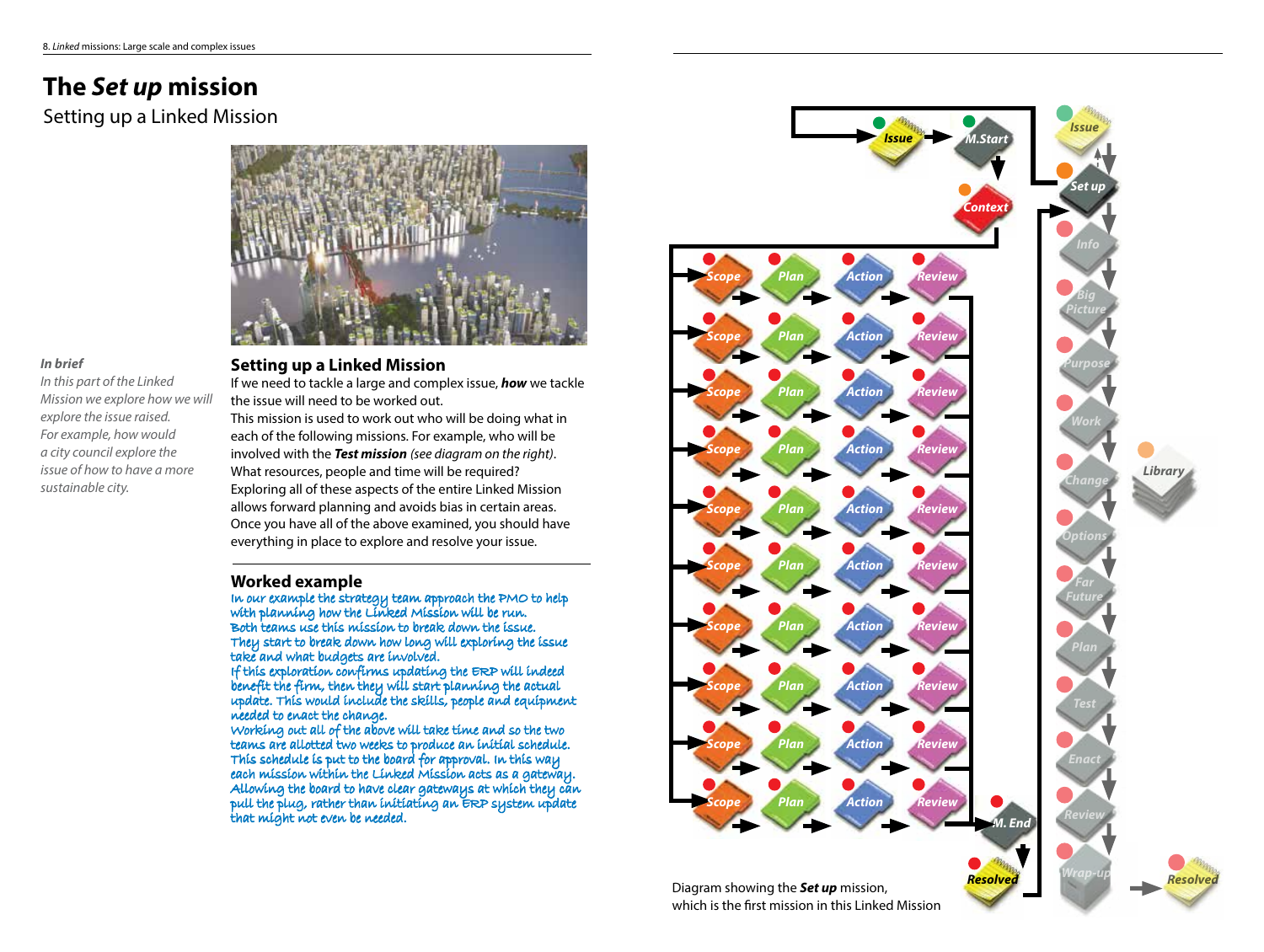#### *Using non-Change-mapping tools in this mission*

- *Project management tools*
- *Feasibility study*
- *Project Scope document*
- *Project Charter*
- *RACI*
- *PRINCE2*
- *These tools could be used alongside the questions shown on the right.*

#### **How to use this mission** *How can this mission help you?*

This mission is used to set up the Linked Mission itself. It describes who will be doing what and what you want to achieve, such as resolving an issue.

#### *What needs to be done before using this mission tool?* Ideally before the mission starts you will have a detailed

description of what the issue is and other information such as that shown on the tool *(see right)*. This would be gathered in the *An issue is raised* stage *(see page 6)* which acts like a pre-mission briefing.

#### *Who is typically involved in this mission?*

Project managers, Programme managers, Portfolio managers Vice-presidents, IT Change leads.

#### *Warning signs while running the mission*

- Rushing to start the Linked Mission without considering how the Linked Mission will be conducted.
- Not having a clear picture of what the issue is.
- Resolving or addressing the issue without first exploring the issue.
- Not having a clear picture of what you want to achieve.
- Rushing to the plan mission.
- Analysis-paralysis
- Poor leadership and decision-making.

#### *What works well with this mission?*

Detailed notes from the issue raiser, see page 6. **Γ**

- The *Holomap* tool for defining who does what, when **Δ**  resolving an issue *(Book 2, Page 22)*.
- The *Where to start* tool for idea generation while resolving **Θ** issues. *(Book 2, Page 78)*.
- **Λ**) The **Decision** tool for reviewing decision making *(Book 2, Page 44)*.
- The *Basic Context tools 2/3/4* for specifying what you want to **Σ** achieve *(Book 1, Page 72)*.
- **0** You will need to refer to the **Big Picture Mission** (page 16), the *Purpose Mission (page 20)* and the *Work Mission (page 24) to cross-check that resolving the issue aligns with the values set in those missions.*

#### *Set up mission tool*

#### (**)** CHANGE→MAPPING

Mission identification: Linked Mission to update our Legal firm's ERP system 2OCTOBER2032-MISSION-02048

| <b>Mission 1 of 13</b> Answer all questions using Change-mapping techniques (Book1, page 18).                                                                                                                                                                                                            |                          |
|----------------------------------------------------------------------------------------------------------------------------------------------------------------------------------------------------------------------------------------------------------------------------------------------------------|--------------------------|
| Why is the issue to be explored, resolved or addressed?<br>The COO has called for the ERP system to be updated in response to calls<br>from various stakeholders.                                                                                                                                        |                          |
| When is the issue to be explored, resolved or addressed?<br>Ideally we will take a month to explore the issue. If that exploration shows we<br>should proceed with the update then will continue the Linked Mission with the<br>aim of resolving the issue. Meaning we will have updated the ERP system. | $\left( \bullet \right)$ |
| What is the issue to be explored, resolved or addressed?<br>The COO believes the ERP system should be updated to the latest version.                                                                                                                                                                     | $\blacksquare$ $\Theta$  |
| Who will explore, resolve or address the issue?<br>We (the strategy team) need to discuss with the PMO who will first explore<br>the issue. A different set of people will be involved if our legal firm decide to<br>update the ERP system.                                                             | $\Delta$ (0)             |
| Where is the issue to be explored, resolved or addressed?<br>The issue will be explored in our legal firm. Most likely the resolution (if it<br>happens) may take place in a virtual environment before being tested in a<br>small scale staggered roll-out.                                             | $\left( \circ \right)$   |
| What equipment/info is needed to explore, resolve or address the issue?<br>We most likely will need a NESTED MISSION (Book 1, page 114) to see<br>what we will need. For exploration mostly info gathering and interviews.<br>The IT dept will specify what equipment they would need for a roll-out.    | $\left( \bullet \right)$ |
| How will decisions be made during the Linked Mission?<br>We will use each mission inside the Linked Mission as a gateway for<br>decision making. But we also need to avoid rushed, uninformed decisions.                                                                                                 | $\Lambda$                |
| What would happen if the issue was not explored, resolved or addressed?<br>The missions will confirm this, but at a guess either we will carry on as<br>before or we will be less adaptable to changing circumstances.                                                                                   | $\bullet$                |
| What would a successful outcome of the Linked Mission look like?<br>If we knew that updating the ERP was in our best interest and then that the<br>update was done as smoothly as possible (INSIGHT A trade-offs tool,<br>would be useful here. For example time versus money).                          | Σ<br>$\boldsymbol{\Phi}$ |
| Which standards, regulations and laws do you need to be aware of?<br>We will need this information before a resolution took place, I imagine that<br>we would get this info in the following missions and then come back to this<br>mission and fill in this section.                                    | $\bullet$                |